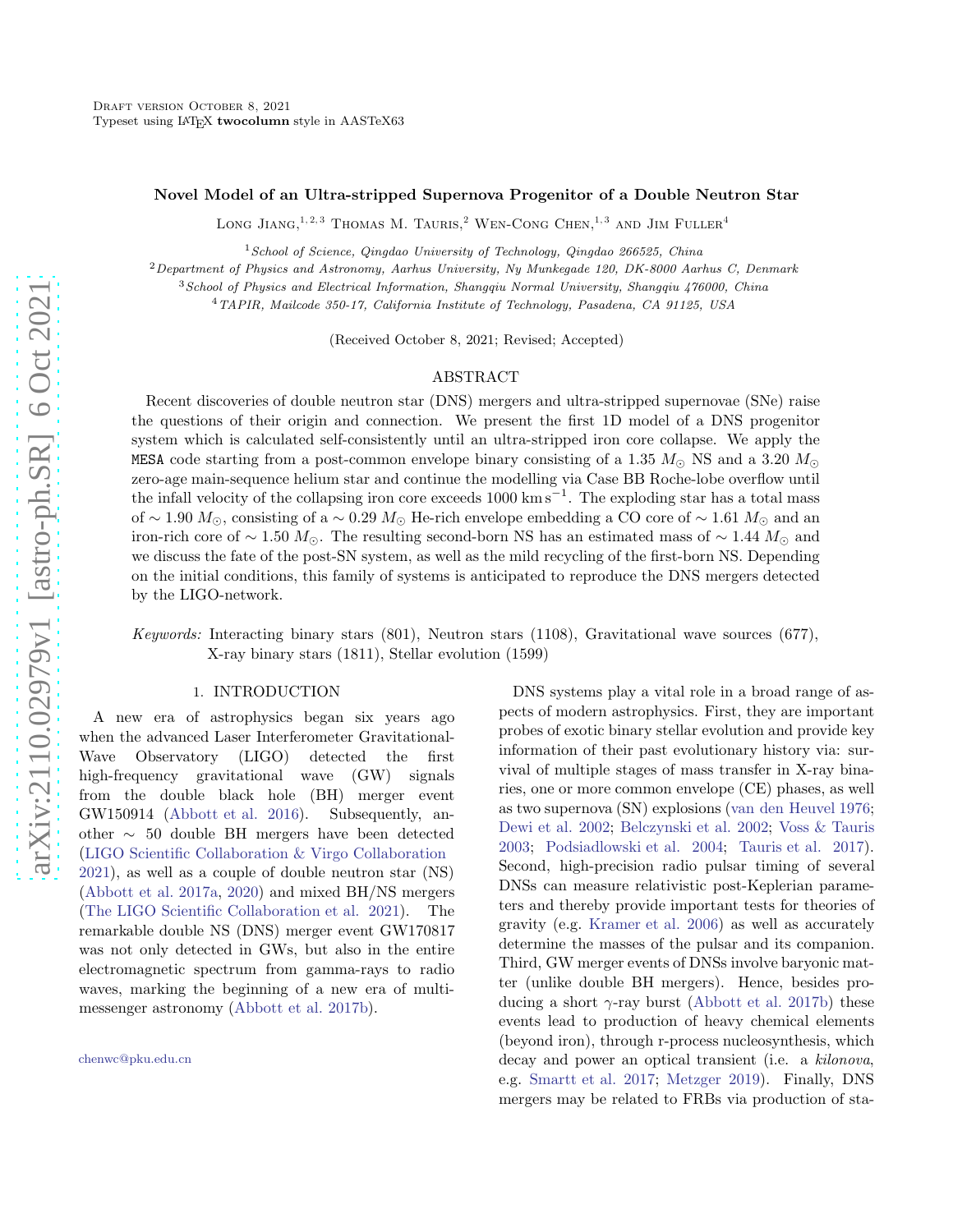ble magnetars or pre-merger magnetospheric interactions (e.g. [Margalit et al. 2019;](#page-6-9) [Zhang 2020\)](#page-7-6).

The standard formation scenario of DNS systems is as follows [\(Bhattacharya & van den Heuvel 1991;](#page-6-10) [Tauris et al. 2017](#page-7-4); [Tauris & van den Heuvel 2022\)](#page-7-7): a massive binary with a pair of OB-stars first experiences an episode of stable mass transfer via Roche-lobe overflow (RLO) from the primary star to the secondary star, before the former (initially most massive) star explodes in a Type Ib/c SN [\(Yoon et al. 2010\)](#page-7-8). The system is subsequently observable as a high-mass X-ray binary (HMXB) with a NS orbiting an OB-star [\(Liu et al.](#page-6-11) [2000\)](#page-6-11). Once the secondary star evolves to become a giant and initiates RLO towards the accreting NS, the system becomes dynamically unstable due to the large mass ratio between the stellar components and it enters a phase of common-envelope (CE) evolution (Paczyński [1976;](#page-6-12) [Ivanova et al. 2013\)](#page-6-13). After in-spiral of the NS and successful ejection of the hydrogen-rich CE, the NS and the naked He star (the remaining core of the secondary giant star) appear in a tight orbit. Subsequently, an additional stage of stable RLO (Case BB RLO) often occurs from the expanding He star to the NS [\(Habets 1986;](#page-6-14) [Dewi et al. 2002;](#page-6-5) [Tauris et al. 2015\)](#page-7-9). In this process, the NS is mildly recycled to a short spin period of order 10 − 100 ms while the extreme stripping process of the He star subsequently leads to a so-called ultra-stripped SN explosion [\(Tauris et al. 2013,](#page-7-10) [2015;](#page-7-9) [Suwa et al. 2015;](#page-7-11) [Moriya et al. 2017](#page-6-15); Müller et al. 2018, [2019\)](#page-6-17).

In case the system survives this second SN explosion, an eccentric DNS is formed which will merge within a Hubble time if the post-SN orbital period of the DNS system is short enough  $(\leq 0.7 \text{ d})$  or its eccentricity is large. For fairly tight pre-SN systems, and given that the NS kick resulting from an ultra-stripped SN is often small (although not always, depending on the NS mass, [Tauris et al. 2017;](#page-7-4) Müller et al. 2019) the post-SN system is indeed expected to remain bound in most cases.

[Tauris et al.](#page-7-10) [\(2013,](#page-7-10) [2015\)](#page-7-9) proposed that all DNS mergers formed in the Galactic disk should arise from an ultra-stripped SN explosion of the secondary star. In the former paper, a first detailed binary star calculation was presented in which a pre-SN stellar mass is barely above the Chandrasekhar limit ( $\sim 1.4 M_{\odot}$ ), resulting in the ejection of only  $\sim 0.05 - 0.20 M_{\odot}$  of material from the explosion — an order of magnitude smaller than that of typical Type Ib/Ic SNe [\(Poznanski et al. 2010;](#page-7-12) [Drout et al. 2013\)](#page-6-18). They also computed the light curve of such an ultra-stripped SN of Type Ic and demonstrated that it is expected to be extremely fast and faint. The follow-up and more detailed work on the spectral properties by [Moriya et al.](#page-6-15) [\(2017\)](#page-6-15), suggested that ultrastripped SNe synthesize of order  $\sim 0.01 M_{\odot}$  of radioactive <sup>56</sup>Ni, and their typical peak luminosities were estimated to be around  $10^{42} \text{ erg s}^{-1}$ , or  $-16 \text{ mag}$ . The light curve evolution becomes faster with smaller ejecta mass (because of the smaller diffusion timescale which is roughly proportional to  $(\Delta M_{\text{ejecta}}^3/E_{\text{SN}})^{1/4}$ , where  $\Delta M_{\rm ejecta}$  is the ejecta mass and  $E_{\rm SN}$  is the kinetic energy of the SN, e.g. [Arnett 1982\)](#page-6-19). Based on such rapidly decaying light curves, several potential ultra-stripped SN candidates have already been found [\(Drout et al. 2013](#page-6-18); [Moriya et al. 2017](#page-6-15); [De et al. 2018\)](#page-6-20).

Employing the BEC stellar evolution code (e.g. [Yoon et al. 2010\)](#page-7-8), [Tauris et al.](#page-7-10) [\(2013](#page-7-10)) were only able to modeled the ultra-stripped progenitor star (i.e. the naked He core evolving from a NS+He star system) until the ignition of off-center oxygen burning. Using the Modules for Experiments in Stellar Astrophysics (MESA, [Paxton et al. 2011\)](#page-6-21), [Moriya et al.](#page-6-15) [\(2017\)](#page-6-15) successfully evolved a He star from its zero-age main-sequence (ZAMS) stage until the formation of an iron core that collapsed. However, their simulations were based on single-star evolution that mimicked binary evolution by treating mass-loss in a simple way, following the mass exchange in the binary model of [Tauris et al.](#page-7-10) [\(2013](#page-7-10)). Therefore, up to now a self-consistent modelling of the evolution of a NS+He star system until the core collapse of such an ultra-stripped He star has been missing in the literature. Here, we present such a calculation for the first time.

#### 2. METHOD

To obtain a detailed evolutionary model of a DNS progenitor system, we simulated the evolution of a NS+Hestar binary using the MESA code module MESAbinary (r12778, [Paxton et al. 2019,](#page-7-13) and references therein). The starting point of the simulation is a binary system containing a NS with a initial mass of  $M_{\rm NS,i} = 1.35 M_{\odot}$ and a He-ZAMS companion star (with a chemical composition of  $Y = 0.98$  and  $Z = 0.02$ ) with an initial mass of  $M_{\text{He,i}} = 3.20 M_{\odot}$  in a circular orbit with initial orbital period of  $P_{\text{orb,i}} = 1.0$  d. We adopted a mixing-length parameter,  $\alpha = l/H_p = 1.5$  [\(Langer 1991](#page-6-22)), where l, and  $H<sub>p</sub>$  denote the mixing length and the local pressure scale height, respectively. (Applying e.g.  $\alpha = 2$  only increases the final metal core mass by  $\langle 2\%, 2\% \rangle$ . [Tauris et al. 2015](#page-7-9)). For the wind mass-loss rate of the He star, we used the "Dutch" prescription [\(Glebbeek et al. 2009\)](#page-6-23) with a scaling factor of 1.0, and Type2 opacities were applied for  $Z = 0.02$ . For the nuclear reactions, we adopted from the start the large MESA nuclear network mesa151.net, which includes 151 nuclei, following the modelling of [Moriya et al.](#page-6-15) [\(2017\)](#page-6-15).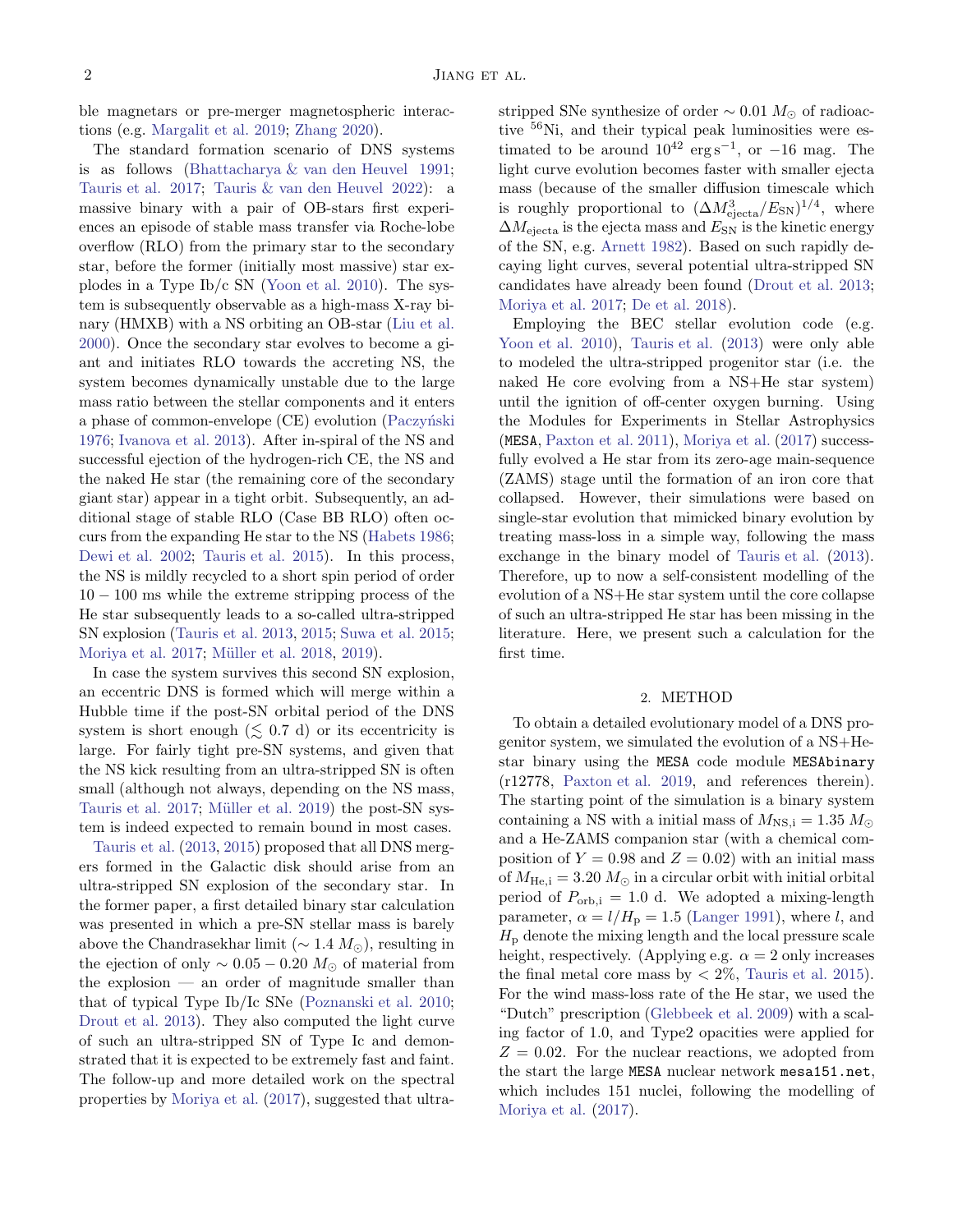$\zeta$ 

To compute the mass-transfer rate from the He star  $(|\dot{M}_{\text{He}}|)$ , we adopted the "kolb" mass-transfer scheme based on optical thick overflow [\(Kolb & Ritter 1990\)](#page-6-24). During the mass transfer, we adopted a fixed Eddington accretion rate of  $\dot{M}_{\text{Edd}} = 4.0 \times 10^{-8} M_{\odot} \text{ yr}^{-1}$ as an upper limit for the accumulation of Herich material onto a NS (notice, for Case BB RLO:  $|\dot{M}_{\text{He}}| \gg \dot{M}_{\text{Edd}}$ . The orbital evolution during RLO was solved using the "isotropic reemission" model [\(Bhattacharya & van den Heuvel 1991;](#page-6-10) [Tauris & van den Heuvel 2022\)](#page-7-7) which assumes that the fraction of accreted material arriving at a rate in excess of  $M_{\text{Edd}}$  is re-emitted as an isotropic fast wind with the specific orbital angular momentum of the NS. Orbital angular momentum loss due to GWs was included, but is negligible here.

The numerical modelling of a binary low-mass He star until iron core collapse is challenging. Therefore, we divided the evolution of the donor star into three  $stages<sup>1</sup>$  $stages<sup>1</sup>$  $stages<sup>1</sup>$ :

- i) The first  $N = 2000$  models until oxygen burning is ignited (slightly off-center;  $\sim$  7 yr prior to core collapse) and a Si core begins to form,  $f_{\text{Si}} > 0.02$ . (Without interruption, this first stage may otherwise proceed until  $N \sim 2400$  and  $f_{\rm Si} \sim 0.3$ . |M<sub>He</sub>| is unaffected until a few months prior to SN.)
- ii) The second stage is continued from the previous model until the central temperature,  $T_c > 10^{9.9}$  K  $(N \sim 4300,$  of order 1 min prior to core collapse).
- iii) The third stage continues the evolution until iron core collapse (i.e. when the infall velocity reaches  $v_{\text{in}} \sim 1000 \text{ km s}^{-1}$  in model  $N = 4563$ ).

## 3. RESULTS

Using the MESA code, we simulated the evolution of a binary system consisting of a  $M_{\text{NS,i}} = 1.35 M_{\odot}$  NS and a  $M_{\text{He,i}} = 3.20 M_{\odot}$  ZAMS He star with an initial orbital period of  $P_{\text{orb,i}} = 1.0$  $P_{\text{orb,i}} = 1.0$  $P_{\text{orb,i}} = 1.0$  d. Figure 1 shows a plot of the evolution of the He star and the mass-loss rate,  $|M_{\text{He}}|$  versus remaining time until core collapse,  $log(t_* - t)$  (top) or stellar age, t (bottom). The total simulated stellar age from He-ZAMS to iron core collapse is  $t_* = 1.786536$  Myr and Case BB RLO is initiated at  $t \approx 1.773$  Myr. Before the onset of the RLO, the rate of stellar wind mass loss from the He star gradually increases from  $10^{-7} - 10^{-6} M_{\odot} \text{ yr}^{-1}$ , thereby increasing

<sup>1</sup> Our inlists are available at:

<span id="page-2-0"></span>[https://zenodo.org/record/5516837#.YUiMDMi](https://zenodo.org/record/5516837#.YUiMDMi_OyJ)\_OyJ.



<span id="page-2-1"></span>ing time until core collapse (top) or stellar age (bottom) of the simulated NS+He star system. The total simulated time from He-ZAMS to iron core collapse is  $t_* = 1.786536$  Myr. The horizontal dashed line represents our assumed Eddington accretion rate for helium  $(M_{\text{Edd}} = 4.0 \times 10^{-8} M_{\odot} \text{ yr}^{-1})$ . The open circles denote the onset of Case BB RLO.

 $P_{\text{orb}} \simeq 1.21$  d. Once mass transfer via RLO is initiated,  $|\dot{M}_{\rm He}| \simeq 10^{-4} M_{\odot} {\rm ~yr}^{-1}$  and thus  $|\dot{M}_{\rm He}| \gg \dot{M}_{\rm Edd}$ .

Figure [2](#page-3-0) shows the Kippenhahn diagram of the ultrastripped He star donor, from the He-ZAMS to iron core collapse. As a result of the strong stellar wind mentioned above, the He star decreases its mass from 3.20 to 2.79  $M_{\odot}$  by the time it fills its Roche lobe at  $log(t_* - t) \simeq 4.1$  and initiates Case BB RLO (technically speaking, this is Case BC RLO as mass transfer is not initiated before the onset of core carbon burn-ing, [Tauris et al. 2015](#page-7-9)). At that time, i.e.  $\sim 13500$  yr prior to iron core collapse, the central abundances of carbon and oxygen are 0.32 and 0.60, respectively. Oxygen burning ignites slightly off-center at about 5 yr prior to iron core collapse. However, as opposed to

models  $1-4563$ 

Note, the only difference in inlist between stages 1 and 2 is the value of: op split burn min T.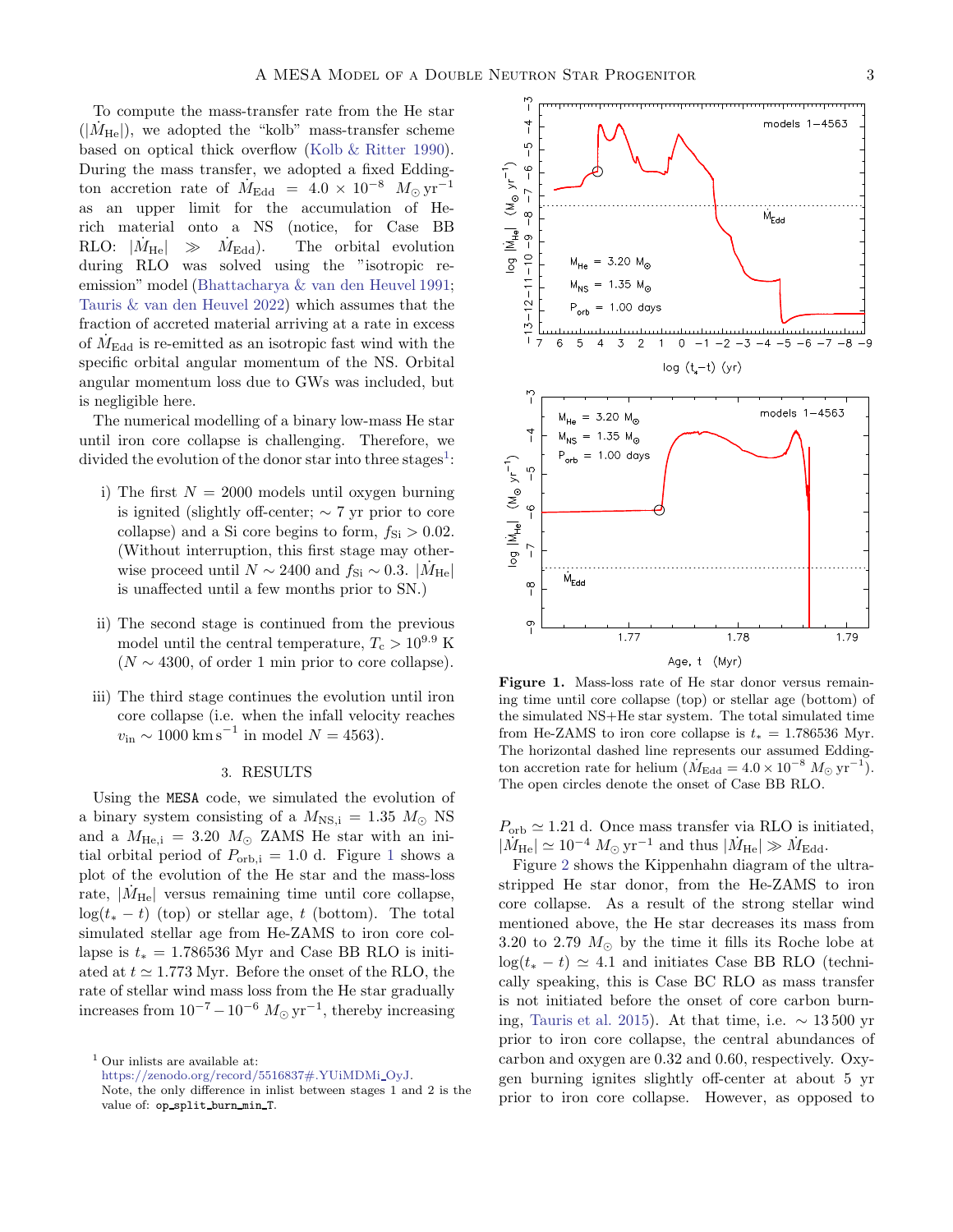

<span id="page-3-0"></span>**Figure 2.** Kippenhahn diagram of the He star with  $M_{\text{He},i}$  = 3.20  $M_{\odot}$  experiencing Case BB RLO (onset at  $\log(t_{*}-t) \simeq$ 4.1) in Figures [1](#page-2-1) and [3.](#page-3-1) The plot shows cross-sections of the He star in mass-coordinates from the center to the surface of the star, along the y-axis, and as a function of remaining stellar age until core collapse on the x-axis. The green hatched areas denote zones with convection; red color indicates semi-convection. The red (green) dotted line indicates the boundary of the carbon (oxygen) core. The intensity of the blue color indicates the nuclear energy production rate.

the BEC models of [Tauris et al.](#page-7-9) [\(2015](#page-7-9)), our simulation can continue further and ignite silicon burning at  $log(t_* - t) \simeq -1.5$ , or about 11 d prior to the iron core collapse.

Figure [3](#page-3-1) (top) presents the evolution of central temperature  $(T_c)$  versus central mass-density  $(\rho_c)$  of the ultra-stripped SN progenitor. When  $\log T_c = 9.07$  oxygen is ignited, and at  $\log T_c = 9.54$  silicon begins to burn and subsequently an iron core forms. At the moment of the core collapse, the central density and temperature are  $\log \rho_c = 11.88$  and  $\log T_c = 10.64$ , respectively. These values are higher than those obtained by [Moriya et al.](#page-6-15) [\(2017](#page-6-15)). This difference is most likely to originate from different masses of the exploding stars.

Figure [3](#page-3-1) (bottom) displays the evolutionary track of the He star donor in the HR diagram. When the stellar age reaches  $t \approx 1.70$  Myr (corresponding to a luminosity of  $log(L/L_{\odot}) \simeq 4.16$ , central helium is exhausted, and the He star climbs the giant branch and expands while undergoing helium shell burning. Case BB RLO is initiated at  $\log(L/L_{\odot}) \simeq 4.59$  and subsequently the luminosity of the He star decreases by a factor of  $\sim$  4 prior to core collapse.



<span id="page-3-1"></span>Figure 3. Evolutionary track of the He star in the central temperature versus central density diagram (top) and in the HR diagram (bottom). The solid square and open circle denote the He-ZAMS and onset of Case BB RLO, respectively.

The final mass of the ultra-stripped SN progenitor<sup>[2](#page-3-2)</sup> at the moment of core collapse (SN explosion) is about 1.90  $M_{\odot}$ , and that of the NS is  $\sim$  1.35  $M_{\odot}$  (1.35051  $M_{\odot}$ ), see below). The final orbital period of our simulated NS+He star systems is 0.872 d. The exploding star has a CO core of  $\sim$  1.61  $M_{\odot}$  and an iron-rich core of  $\sim$ 1.50  $M_{\odot}$ . Hence, it has a He-rich envelope of 0.29  $M_{\odot}$ with mass fractions of  $0.84$  (He),  $0.11$  (C) and  $0.05$  (O). The total amount of helium ejected in the SN is thus  $\sim$ 0.24  $M_{\odot}$ , which exceeds the minimum mass threshold of  $\sim 0.06 M_{\odot}$  that makes helium lines visible in optical/IR spectra [\(Hachinger et al. 2012\)](#page-6-25); see also [Dessart et al.](#page-6-26) [\(2020\)](#page-6-26) for discussions. Therefore, the SN resulting from

<span id="page-3-2"></span><sup>2</sup> We apply the term "ultra-stripped SNe" in a slightly broad context to include all exploding stars in tight binaries (also some with He envelopes  $> 0.2 M_{\odot}$ ) producing potential DNS mergers.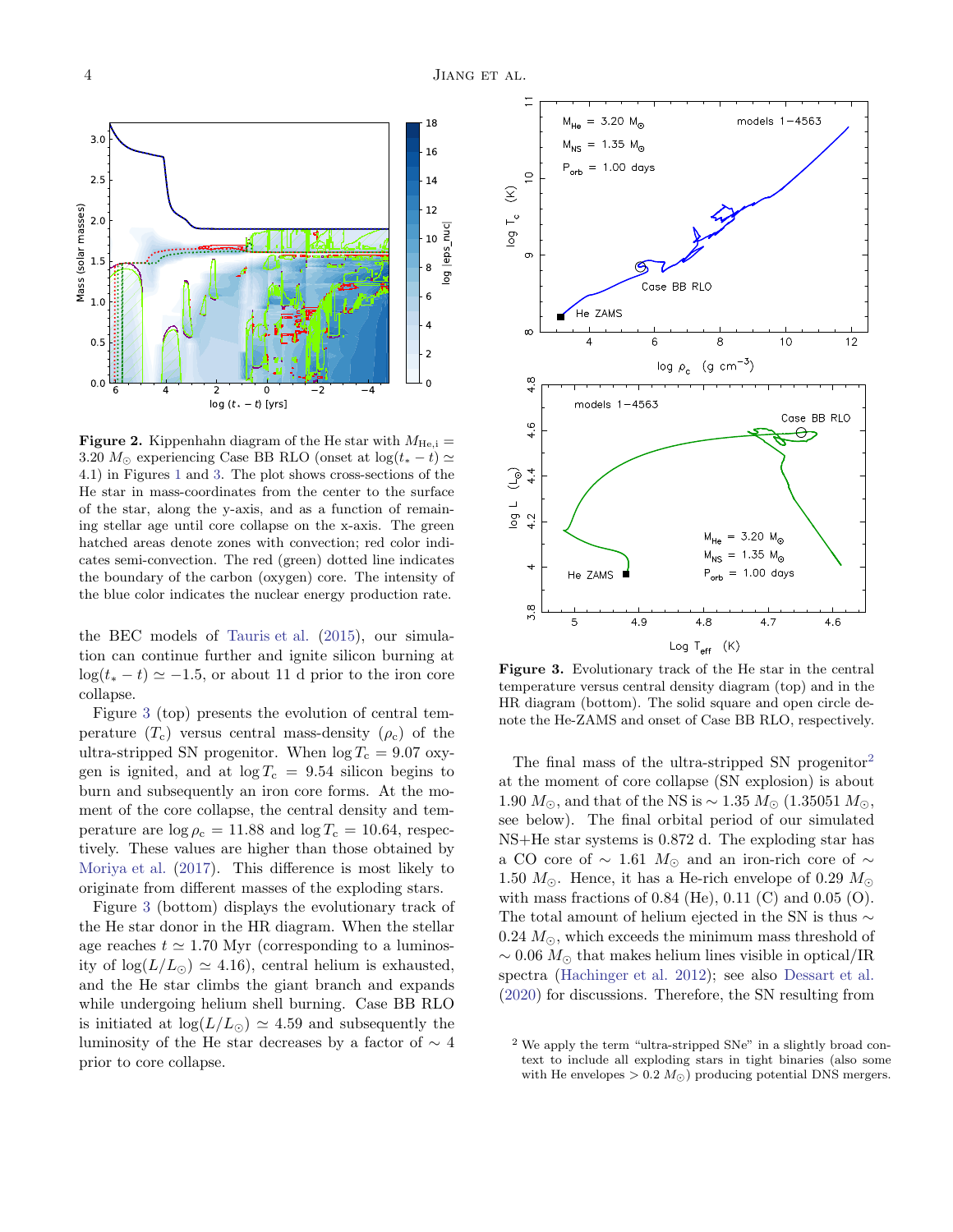

<span id="page-4-1"></span>Figure 4. Mass fractions of chemical abundances as a function of the mass coordinate of the ultra-stripped iron core collapse SN progenitor. The data comes from our last simulated model ( $N = 4563$ ) at  $t \approx t_* = 1.786536$  Myr. The mass-density profile is shown in Figure [5.](#page-5-0)

our simulations should be observable as a Type Ib rather than Type Ic.

During the Case BB X-ray phase, with a duration of  $\Delta t_X = 13\,500$  yr, the NS accreted a total of  $\Delta M_{\text{NS}} =$  $5.1 \times 10^{-4}$  M<sub>☉</sub>. The modest amount of accreted material will result in a mildly recycled NS with an expected spin period of at least 102 ms (see Eq. 14 in [Tauris et al.](#page-7-14) [2012\)](#page-7-14). Although not fully recycled to a millisecond pulsar, the B-field of this first-born NS is still expected to be sufficiently reduced to about  $B \simeq 3 - 10 \times 10^9$  G as a result of the mass accumulated [\(Tauris et al. 2017\)](#page-7-4), which results<sup>[3](#page-4-0)</sup> in a spin-down age,  $\tau \equiv P/(2\dot{P})$  of order 0.16−1.8 Gyr. Hence, the DNS system formed after the second SN is expected to have an active radio lifetime of the same order.

Figure [4](#page-4-1) illustrates the final chemical structure of the  $\sim$  1.90  $M_{\odot}$  ultra-stripped He star in our last model  $(N = 4563)$  at the moment of core collapse. Inside the boundary of the  $\sim 1.50 M_{\odot}$  iron-rich (Fe/Si) core, besides <sup>56</sup>Fe, the innermost 1.20  $M_{\odot}$  has produced many neutron-rich elements, including:  $^{48}Ca$ ,  $^{50}Ti$ ,  $^{51}Ti$ ,  $^{54}Cr$ <sup>58</sup>Fe, etc. The density structure of the last model is plotted in Figure [5.](#page-5-0) Within a radius of  $\sim 10^{-4} R_{\odot}$ , the mass density reaches  $\sim 10^{12}$  g cm<sup>-3</sup>, which is about two orders of magnitude higher than that obtained by [Moriya et al.](#page-6-15) [\(2017](#page-6-15)).

### 4. DISCUSSION

<span id="page-4-0"></span><sup>3</sup> Here assuming 
$$
B \simeq 10^{19}
$$
 G  $\sqrt{PP}$  (Tauris et al. 2017).

Among ultra-stripped SNe which have been discovered so far (e.g. SN 2005ek, SN 2010X and iPTF 14gqr, [Drout et al. 2013;](#page-6-18) [Moriya et al. 2017](#page-6-15); [De et al. 2018](#page-6-20)) the latter event indicates, from early photometry and spectroscopy, evidence of shock cooling of an extended helium-rich envelope ( $M_{\text{env}} \sim 0.01 M_{\odot}$ ,  $R_{\text{env}} \geq$ 500  $R_{\odot}$ ), likely ejected in an intense pre-explosion massloss episode of the progenitor ∼ 1 to 3 weeks prior to the explosion — about at the same time as silicon flashes occur in the terminal evolution of low-mass metal cores [\(Woosley & Heger 2015](#page-7-15)). Further investigations are needed to explore both this possibility of explosive ignition of degenerate elements in the central regions or wave-driven outbursts [\(Quataert & Shiode](#page-7-16) [2012;](#page-7-16) Fuller  $\&$  Ro 2018). We did not see such an eruption in our model, but they may occur in slightly lower mass stars that become more degenerate in their cores, and further investigation is needed.

It is noteworthy that the shown simulated masstransfer rate just prior to the SN explosion reaches a very low value of  $\langle 10^{-10} M_{\odot} \text{ yr}^{-1}$  (even reaching  $\sim 10^{-12}$   $M_{\odot}$  yr<sup>-1</sup> at the very moment of the SN explosion). A caveat in our modelling, however, is that the final mass-transfer rate is somewhat sensitive to our choice of the parameter op split burn min T, which allows MESA to use a higher order solver to help it converge in regions with high temperature, and rather strongly dependent on our model number for the transition from stage i to ii. Hence, the calculated value of  $|M_{\rm He}|$  during the last few months prior to core collapse is uncertain. Importantly, this parameter has little influence on the final mass-density profile shown in Fig. [5.](#page-5-0)

Although, some material ejected due to intense RLO is still present in the near-environment of the SN (as  $|\dot{M}_{\text{He}}| \sim 10^{-5} M_{\odot} \text{ yr}^{-1}$  up to less than 1 yr before the SN, Figure [1\)](#page-2-1), it is still a relatively insignificant amount. It is possible that some ultra-stripped SN progenitors will have more intense pre-SN mass loss due to RLO, as the mass-transfer rate in these stars is determined by the helium shell-burning luminosity, which can in turn be affected by the precise sequence of the carbon, neon, and oxygen burning in the core, as well as the possibility of vigorous helium shell flashes near the surface layer [\(Tauris et al. 2013,](#page-7-10) [2015\)](#page-7-9).

Future work should include a systematic investigation of NS+He star systems of different masses and orbital periods as these parameters have been demonstrated [\(Tauris et al. 2015,](#page-7-9) although not calculated beyond oxygen burning) to yield different outcomes in terms of remaining envelope mass, efficiency of recycling and final mass-transfer rate (or even complete decoupling from the Roche lobe). Early attempts from our side indicate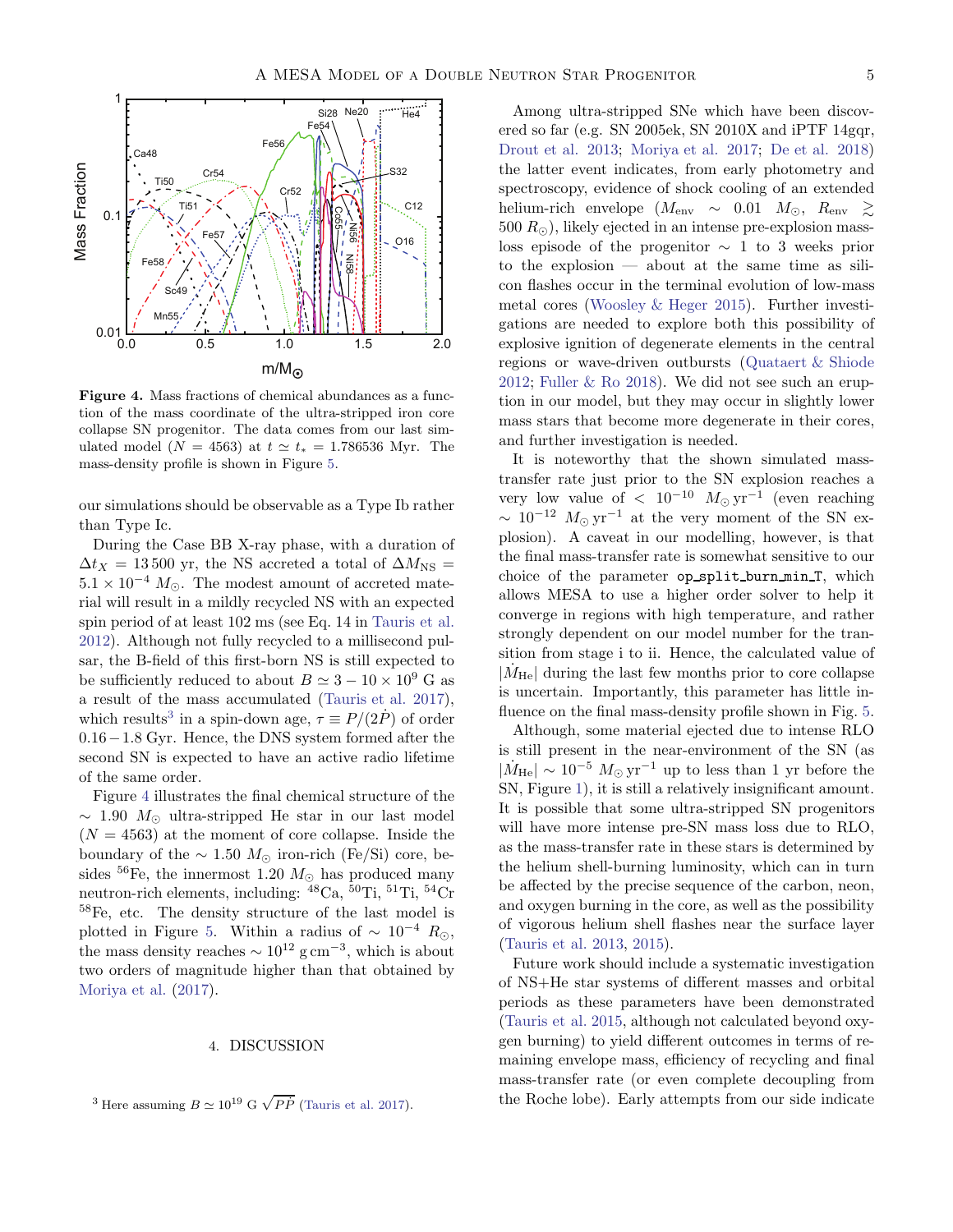

<span id="page-5-0"></span>Figure 5. Mass-density profile of the simulated ultrastripped SN progenitor at the moment of iron core collapse. The final He star has a total mass of  $\sim 1.90 M_{\odot}$ .

that numerical difficulties may arise even when applying slightly different initial conditions. A full discussion is beyond the scope of this Letter.

The X-ray lifetime  $(\Delta t_X \simeq 13500 \text{ yr})$  of this NS+He star system is shorter than that of 40 000 yr for the model investigated in [Tauris et al.](#page-7-10) [\(2013\)](#page-7-10) and [Moriya et al.](#page-6-15) [\(2017](#page-6-15)). The discrepancy arises from using different initial He star masses and orbital periods. In our work presented here, we started out with  $M_{\text{He,i}} = 3.20 M_{\odot}$  and  $P_{\text{orb,i}} = 1.0 d$ , compared to  $M_{\text{He,i}} = 2.90 M_{\odot}$  in a very tight orbit with  $P_{\text{orb,i}} = 0.1 \text{ d}$ in the latter work. [Tauris et al.](#page-7-9) [\(2015\)](#page-7-9) demonstrated that there exists an anti-correlation between the masstransfer timescale,  $\Delta t_X$  and initial orbital period,  $P_{\text{orb,i}}$ . A long initial orbital period causes the He star to be more evolved by the time it initiates Case BB RLO, which reduces its remaining lifetime until core collapse, and thereby reduces the amount of material transferred to the accreting NS. This results in a post-SN correlation between the observed spin period of the recycled (first-born) NS and orbital period of the DNS system [\(Tauris et al. 2017\)](#page-7-4).

An important question is whether or not the post-SN DNS system will merge within a Hubble time. If we assume that the CO (metal) core boundary at 1.61  $M_{\odot}$ is a rough estimate for the baryonic mass cut of the second-born NS,  $M_{\text{NS}}^{\text{baryon}}$ , the gravitational mass of this NS is  $M_{\rm NS,2} = M_{\rm NS}^{\rm baryon} - \Delta M_{\rm NS}^{\rm bind}$ , where the release of gravitational binding energy of the newborn NS is given by [\(Lattimer & Yahil 1989](#page-6-28)):

$$
\Delta M_{\rm NS}^{\rm bind} \simeq 0.084 \, M_\odot \, (M_{\rm NS,2}/M_\odot)^2 \tag{1}
$$

Thus, we find an expected (gravitational) mass of the newborn secondary NS to be  $M_{\text{NS},2} \simeq 1.44 M_{\odot}$ . This is a relatively high value, but the total mass of the DNS system is 2.79  $M_{\odot}$ , which is not an unusual among the observed Galactic DNS systems (e.g. [Tauris et al.](#page-7-4) [2017\)](#page-7-4). If naively solving the equations of [Peters](#page-7-17) [\(1964](#page-7-17)) for the merger time due to emission of GWs of a circular DNS system using a pair of NSs with masses  $M_{\text{NS},1} = 1.35 M_{\odot}$  and  $M_{\text{NS},2} = 1.44 M_{\odot}$ , and assuming  $P_{\rm orb} = 0.872$  d to remain unchanged during the SN, the resulting, merger time is  $\tau_{\rm GW} \sim 23.7$  Gyr. However, the possibility of a tighter post-SN orbit and, in particular, an orbital eccentricity, e resulting from the SN can significantly decrease  $\tau_{\rm GW}$ . In fact,  $\tau_{\rm GW}$  will decrease by more than a factor of 10 if  $e > 0.694$  for the same  $P_{\text{orb}}$ .

Due to an explosion asymmetry, the newborn NS may receive a significant momentum kick during the SN [\(Janka 2012](#page-6-29)). For our pre-SN system, we have an orbital separation of  $a = 5.69 R_{\odot}$ , a total mass of  $M = 3.25 M_{\odot}$ and a relative velocity between the stellar components of  $v_{\text{rel}} = 330 \text{ km s}^{-1}$ . An amount of  $\Delta M = 0.46 M_{\odot}$ is ejected during the SN and thus we find at least 23% probability for a smaller post-SN orbit for all kick magnitudes between  $50 < w < 300$  km s<sup>-1</sup> (using eq.13 of [Tauris et al. 2017](#page-7-4)). Monte Carlo simulations reveal a  $\sim$  30% probability of a post-SN merger within a Hubble time if  $w \simeq 200 - 250$  km s<sup>-1</sup>. Thus, we see that for a range of reasonable kicks, there is a relatively large probability that a DNS merger is produced. For the kicks in the second SN in DNS systems, [Tauris et al.](#page-7-4) [\(2017](#page-7-4)) concluded from their analysis of known DNS parameters that  $0 \leq w \leq 300 \text{ km s}^{-1}$ , where the larger kicks are apparently imparted onto the somewhat more massive NSs (e.g. PSR B1913+16, or the system presented here). In addition, the SN imparts an eccentricity on the post-SN orbit which can take any value  $0 \le e < 1$  for the surviving orbits, depending on kick direction. We thus conclude that our simulated system is a potential example of a progenitor system of a DNS merger event.

#### 5. CONCLUSIONS

We calculated the first detailed and self-consistent 1D stellar evolution model of a DNS progenitor system until the ultra-stripped iron core collapse in the second SN event. We applied the MESA code on a post-CE binary containing a 3.20  $M_{\odot}$  He-ZAMS donor star and a 1.35  $M_{\odot}$  NS with an initial orbital period of 1.0 d. The final pre-SN system is an ultra-stripped He star of 1.90  $M_{\odot}$  (with a CO core of 1.61  $M_{\odot}$  and an iron core of 1.50  $M_{\odot}$ ) which, at the moment of core collapse (modelled until the infall velocity exceeds  $1000 \text{ km s}^{-1}$ ), orbits a mildly recycled pulsar with a spin period of  $\sim$  100 ms and  $P_{\rm orb} = 0.872$  d. The ultra-stripped SN is in this case expected to leave a second-born NS with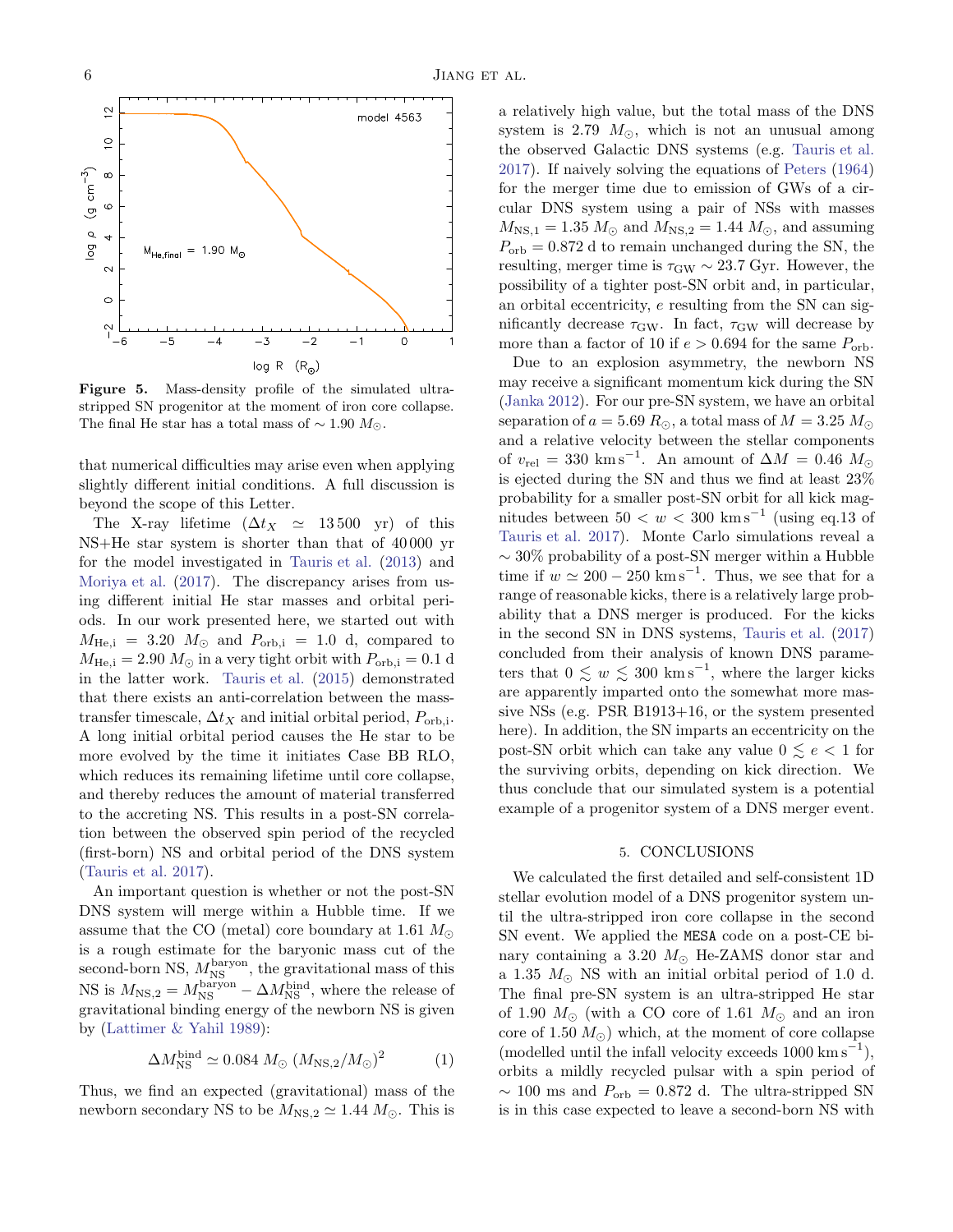a mass of  $\sim$  1.44  $M_{\odot}$ . The MESA modelling presented here opens for a new avenue of systematic investigations of similar DNS progenitors. In the particular example demonstrated here, the post-SN DNS system has a total mass of 2.79  $M_{\odot}$ . In comparison, GW170817 has a total mass of  $M = 2.74_{-0.01}^{+0.04} M_{\odot}$  [\(Abbott et al. 2017a\)](#page-6-2). To produce a massive DNS merger like GW190524 ( $M \sim$ 3.4  $M_{\odot}$ , [Abbott et al. 2020;](#page-6-3) [Kruckow 2020](#page-6-30)) would require e.g. a more massive first-born NS, similar to the  $\sim$  $1.8 - 2.0 M_{\odot}$  NSs in the HMXBs Vela X-1 [\(Rawls et al.](#page-7-18) [2011\)](#page-7-18) and IGR J17252−3616 [\(Manousakis et al. 2012\)](#page-6-31). The timescale for GW damping of a DNS system until it merges depends strongly on the imparted kick magnitude and its direction. During the last  $\sim 10-50$  Myr of in-spiral, a similar Galactic source would be detectable by the space-borne low-frequency GW detectors LISA, Taiji, and TianQin.

### ACKNOWLEDGMENTS

We are grateful to the anonymous reviewer for constructive comments improving our manuscript. We thank Takashi Moriya for useful discussions. This work was partly supported by the National Natural Science Foundation of China (under grant Nos. 11573016, 11803018, and 11733009) and the CAS "Light of West China" Program (grant No. 2018-XBQNXZ-B-022).

#### REFERENCES

<span id="page-6-0"></span>Abbott, B. P., Abbott, R., Abbott, T. D., et al. 2016, PhRvL, 116, 061102,

doi: [10.1103/PhysRevLett.116.061102](http://doi.org/10.1103/PhysRevLett.116.061102)

- <span id="page-6-2"></span>—. 2017a, PhRvL, 119, 161101,
- doi: [10.1103/PhysRevLett.119.161101](http://doi.org/10.1103/PhysRevLett.119.161101)
- <span id="page-6-4"></span>—. 2017b, ApJL, 848, L13, doi: [10.3847/2041-8213/aa920c](http://doi.org/10.3847/2041-8213/aa920c)
- <span id="page-6-3"></span>—. 2020, ApJL, 892, L3, doi: [10.3847/2041-8213/ab75f5](http://doi.org/10.3847/2041-8213/ab75f5)
- <span id="page-6-19"></span><span id="page-6-6"></span>Arnett, W. D. 1982, ApJ, 253, 785, doi: [10.1086/159681](http://doi.org/10.1086/159681) Belczynski, K., Kalogera, V., & Bulik, T. 2002, ApJ, 572, 407, doi: [10.1086/340304](http://doi.org/10.1086/340304)
- <span id="page-6-10"></span>Bhattacharya, D., & van den Heuvel, E. P. J. 1991, PhR, 203, 1, doi: [10.1016/0370-1573\(91\)90064-S](http://doi.org/10.1016/0370-1573(91)90064-S)
- <span id="page-6-20"></span>De, K., Kasliwal, M. M., Ofek, E. O., et al. 2018, Science, 362, 201, doi: [10.1126/science.aas8693](http://doi.org/10.1126/science.aas8693)
- <span id="page-6-26"></span>Dessart, L., Yoon, S.-C., Aguilera-Dena, D. R., & Langer, N. 2020, A&A, 642, A106, doi: [10.1051/0004-6361/202038763](http://doi.org/10.1051/0004-6361/202038763)
- <span id="page-6-5"></span>Dewi, J. D. M., Pols, O. R., Savonije, G. J., & van den Heuvel, E. P. J. 2002, MNRAS, 331, 1027, doi: [10.1046/j.1365-8711.2002.05257.x](http://doi.org/10.1046/j.1365-8711.2002.05257.x)
- <span id="page-6-18"></span>Drout, M. R., Soderberg, A. M., Mazzali, P. A., et al. 2013, ApJ, 774, 58, doi: [10.1088/0004-637X/774/1/58](http://doi.org/10.1088/0004-637X/774/1/58)
- <span id="page-6-27"></span>Fuller, J., & Ro, S. 2018, MNRAS, 476, 1853, doi: [10.1093/mnras/sty369](http://doi.org/10.1093/mnras/sty369)
- <span id="page-6-23"></span>Glebbeek, E., Gaburov, E., de Mink, S. E., Pols, O. R., & Portegies Zwart, S. F. 2009, A&A, 497, 255, doi: [10.1051/0004-6361/200810425](http://doi.org/10.1051/0004-6361/200810425)
- <span id="page-6-14"></span>Habets, G. M. H. J. 1986, A&A, 165, 95
- <span id="page-6-25"></span>Hachinger, S., Mazzali, P. A., Taubenberger, S., et al. 2012, MNRAS, 422, 70, doi: [10.1111/j.1365-2966.2012.20464.x](http://doi.org/10.1111/j.1365-2966.2012.20464.x)
- <span id="page-6-13"></span>Ivanova, N., Justham, S., Chen, X., et al. 2013, A&A Rv, 21, 59, doi: [10.1007/s00159-013-0059-2](http://doi.org/10.1007/s00159-013-0059-2)
- <span id="page-6-29"></span>Janka, H.-T. 2012, Annual Review of Nuclear and Particle Science, 62, 407,
- doi: [10.1146/annurev-nucl-102711-094901](http://doi.org/10.1146/annurev-nucl-102711-094901)
- <span id="page-6-24"></span>Kolb, U., & Ritter, H. 1990, A&A, 236, 385
- <span id="page-6-7"></span>Kramer, M., Stairs, I. H., Manchester, R. N., et al. 2006, Science, 314, 97, doi: [10.1126/science.1132305](http://doi.org/10.1126/science.1132305)
- <span id="page-6-30"></span>Kruckow, M. U. 2020, A&A, 639, A123, doi: [10.1051/0004-6361/202037519](http://doi.org/10.1051/0004-6361/202037519)
- <span id="page-6-22"></span>Langer, N. 1991, A&A, 252, 669
- <span id="page-6-28"></span>Lattimer, J. M., & Yahil, A. 1989, ApJ, 340, 426, doi: [10.1086/167404](http://doi.org/10.1086/167404)
- <span id="page-6-1"></span>LIGO Scientific Collaboration, & Virgo Collaboration. 2021, Physical Review X, 11, 021053, doi: [10.1103/PhysRevX.11.021053](http://doi.org/10.1103/PhysRevX.11.021053)
- <span id="page-6-11"></span>Liu, Q. Z., van Paradijs, J., & van den Heuvel, E. P. J. 2000, A&AS, 147, 25, doi: [10.1051/aas:2000288](http://doi.org/10.1051/aas:2000288)
- <span id="page-6-31"></span>Manousakis, A., Walter, R., & Blondin, J. M. 2012, A&A, 547, A20, doi: [10.1051/0004-6361/201219717](http://doi.org/10.1051/0004-6361/201219717)
- <span id="page-6-9"></span>Margalit, B., Berger, E., & Metzger, B. D. 2019, ApJ, 886, 110, doi: [10.3847/1538-4357/ab4c31](http://doi.org/10.3847/1538-4357/ab4c31)
- <span id="page-6-8"></span>Metzger, B. D. 2019, Living Reviews in Relativity, 23, 1, doi: [10.1007/s41114-019-0024-0](http://doi.org/10.1007/s41114-019-0024-0)
- <span id="page-6-15"></span>Moriya, T. J., Mazzali, P. A., Tominaga, N., et al. 2017, MNRAS, 466, 2085, doi: [10.1093/mnras/stw3225](http://doi.org/10.1093/mnras/stw3225)
- <span id="page-6-16"></span>Müller, B., Gay, D. W., Heger, A., Tauris, T. M., & Sim, S. A. 2018, MNRAS, 479, 3675, doi: [10.1093/mnras/sty1683](http://doi.org/10.1093/mnras/sty1683)
- <span id="page-6-17"></span>Müller, B., Tauris, T. M., Heger, A., et al. 2019, MNRAS, 484, 3307, doi: [10.1093/mnras/stz216](http://doi.org/10.1093/mnras/stz216)
- <span id="page-6-12"></span>Paczyński, B. 1976, in IAU Symposium, Vol. 73, Structure and Evolution of Close Binary Systems, ed. P. Eggleton, S. Mitton, & J. Whelan (Dordrecht, Holland), 75–+
- <span id="page-6-21"></span>Paxton, B., Bildsten, L., Dotter, A., et al. 2011, ApJS, 192, 3, doi: [10.1088/0067-0049/192/1/3](http://doi.org/10.1088/0067-0049/192/1/3)